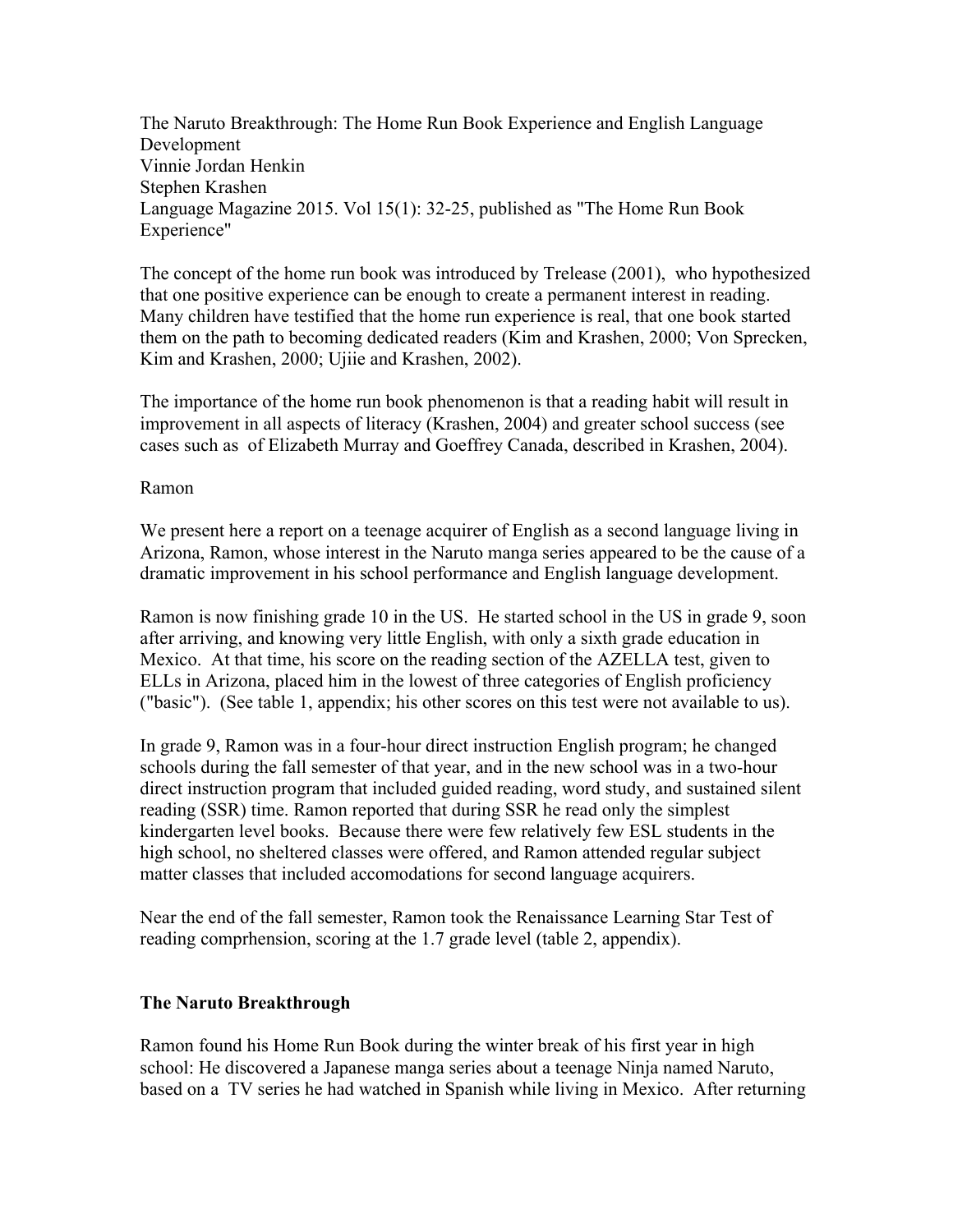to school after break, Ramon started requesting library passes in order to take out books in the Naruto series. After exhausting the school library's supply, he went to the public library to get more Naruto books.

The change in his school performance was dramatic. Soon after he started reading Naruto books, he became the star of his guided reading group, and enjoyed reading passages aloud. He asked clarifying questions, made inferences, and participated with vigor.

Table 1 (appendix) presents Ramon's AZELLA reading score in the fall of his first year in high school (discussed earlier) and again in the spring.

The AZELLA test categorizes scores into three categories: basic, intermediate and proficient. In reading, Ramon progressed from the " basic" category to "intermediate," scoring just below the "proficient" level after only one academic year, the level required to be reclassified as a fluent English speaker. He also scored at the intermediate level in comprehension, but did not do as well on other parts of the Spring (March) 2014 AZELLA, scoring in the high basic range in writing, listening and speaking (table 2).

On the Renaissance Learning Star Test of reading, Ramon did not improve on the first post-winter break administration in January of 2014, and had improved only slightly at the end of the academic year (table 2).

But most remarkable for a student with very low English proficiency at the start of the year, Ramon passed all of his mainstream classes in grade 9, including English, Intensive Writing, and Algebra Foundations.

Grade 10

Ramon continued to improve in grade 10, earning all A's and B's in his classes. As indicated in table 1, at the end of grade 10 his AZELLA scores, with the exception of reading, were greatly improved. Only his modest decline on the reading test prevented him from being reclassifed as a proficient English speaker. (Note that reclassification after even three years is quite unusual; Crawford and Krashen, 2015). His STAR test scores were less impressive, but still showed improvement (1/5/15 and 3/5/15; table 2). His accomplishments were even more impressive when we consider the fact that his subject matter classes, as noted earlier, were not "sheltered" but were mainstream classes with some accomodation for second language acquirers.

Ramon also joined the soccer team in grade 10. He reported that he joined due to his increased level of understanding of English and a desire to belong to a peer group at his current high school.

At the time of this writing (June, 2015), Ramon is still reading Naruto, which he has found online in both English and Spanish. If Ramon's interest in reading was limited to Naruto manga, his hopes for future literacy development and performance in school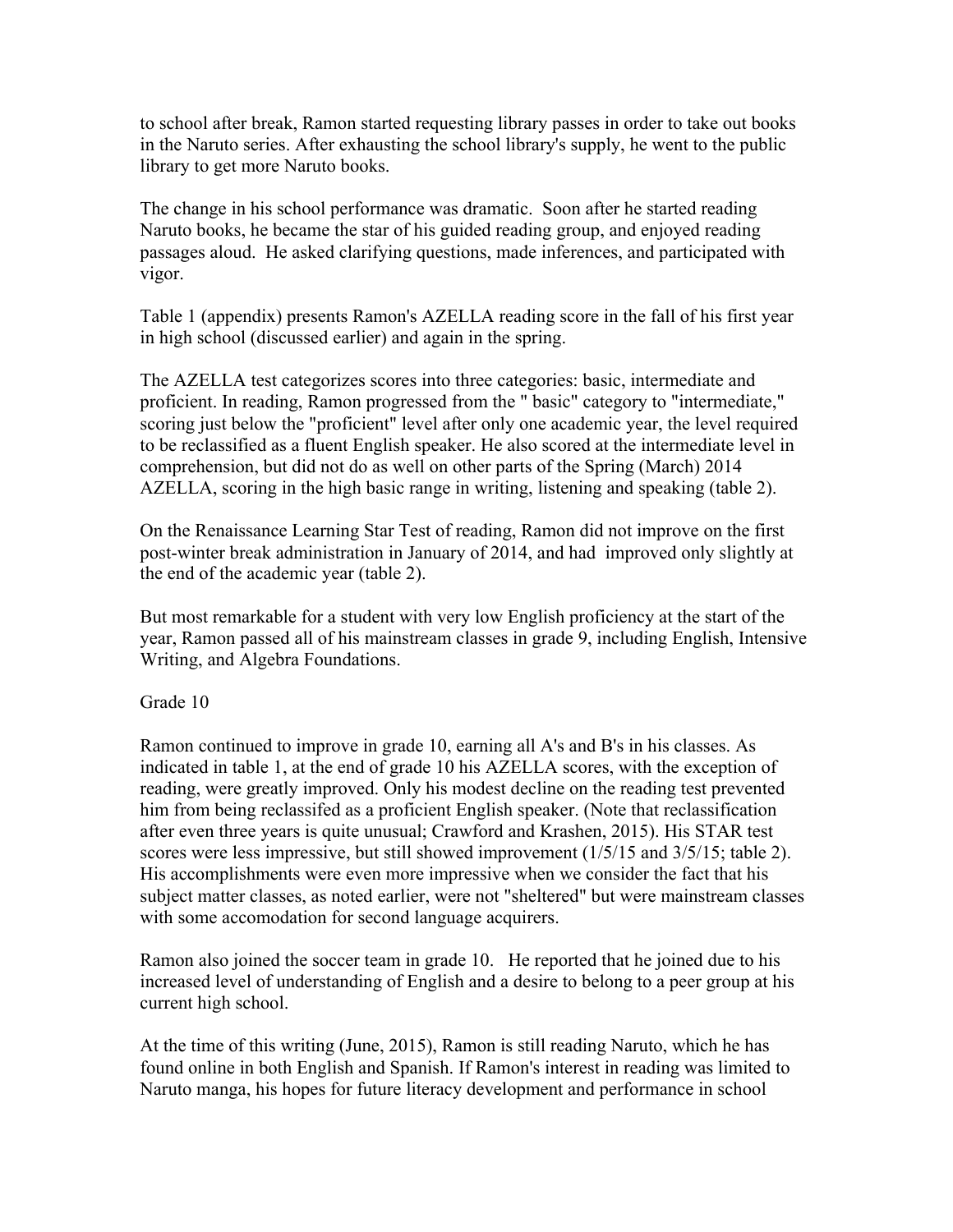improvement would be extremely limited. This is clearly not the case. He is now completing reading the first book of the Percy Jackson and the Olympian series (The Lightning Thief, by Rick Riordan) in English, having read the entire series in graphic novel format. He is also reading The Red Pyramid (also by Rick Riordian) in graphic novel format. He is thus a "narrow reader," reading series and books by the same author, a reading strategy typical of good readers (Krashen, 2004).

His continuing interest in reading predicts that his progress in English, especially "academic English," will continue. His goal is to obtain all A's in his mainstream courses in 11th grade. Thanks to his home run book, Naruto, Ramon has a good chance of achieving his goal.

## Post-script: Ramon and Spelling

Table 3 (appendix) presents Ramon's scores on a standardized spelling test (Words Their Way), a test linked to a structured word study program designed for elementary school students up to grade 6. Ramon initially scored at the "Early Within Word" stage (grades 1 to mid-4), then improved to the "Late Syllables and Affixes" stage (grade 5) just after the Naruto Breakthrough (1/18/14), but made no additional progress over the next year. His immediate and dramatic gain just after winter break was unexpected; he had only just begun his reading journey. Also, his lack of improvement over the next year was unexpected.

Because of the demonstrated relationship between spelling and reading (Krashen, 2004), we predict that Ramon's spelling will improve as he reads more. In light of his his obvious academic progress and gains in AZELLA test scores, what we can conclude is that it is is unwise to come to conclusions on the basis of spelling tests alone.

Appendix: Tables

|               | Fall<br>2013 | Spring<br>2014 | <b>Spring</b><br>2015 |
|---------------|--------------|----------------|-----------------------|
| Reading       | 164(B)       | $246$ (I)      | $233 \text{ (I)}$     |
| Writing       |              | 187(B)         | 252(P)                |
| Listening     |              | 229(B)         | 274(P)                |
| Speaking      |              | 196(B)         | 281 $(P)$             |
| Language      |              | 208(B)         | $243 \; (I)$          |
| Oral          |              | 209(B)         | 276(P)                |
| Comprehension |              | $240 \; (I$    | 246 $($ $\Gamma$      |

Table 1: AZELLA test results

 $B = basic$  (less than 230)

I = intermediate  $(230 \text{ to } 249)$ 

 $P =$  proficient (250 or greater).